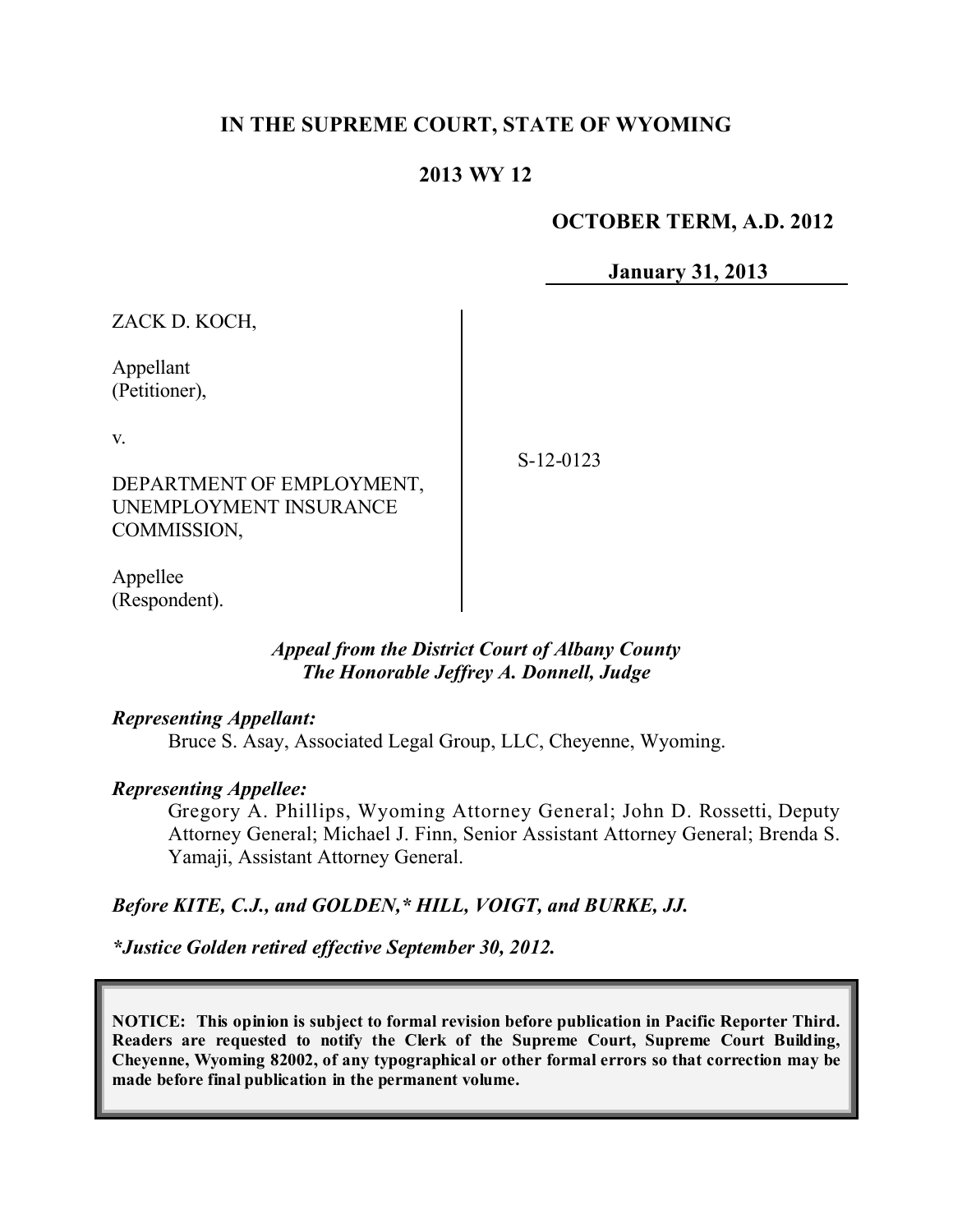## **VOIGT, Justice.**

[¶1] The appellant, Zack D. Koch, was terminated from his employment with HIS-Garden Inn Laramie, Inc. (Hilton) on December 10, 2009. The appellant applied for and was initially granted unemployment benefits. Hilton appealed that determination and, after a telephonic hearing where testimony and evidence was received, a hearing examiner affirmed the initial decision and found that the appellant was entitled to unemployment benefits. Hilton then appealed the hearing examiner's decision to the Unemployment Insurance Commission (Commission), which reversed the hearing examiner's decision and found that the appellant was not entitled to unemployment benefits. The appellant appealed the Commission's decision to the district court, which affirmed the Commission's denial of benefits. The appellant now appeals the Commission's decision to this Court. We affirm the Commission's decision.

#### **ISSUES**

[¶2] 1. As a matter of law, did the Commission act within its authority when it reviewed and reversed the hearing examiner's decision to grant the appellant unemployment benefits?

2. Was the Commission's decision that the appellant engaged in misconduct and thereby not entitled to unemployment benefits supported by substantial evidence in the record?

### **FACTS**

[¶3] The appellant was terminated from his employment with Hilton on December 10, 2009. The appellant applied for and was granted unemployment benefits. Hilton contested the grant of benefits, and a hearing examiner held a telephonic contested case hearing on April 27, 2010. Hilton claimed that the appellant was not entitled to unemployment benefits because he was terminated for misconduct when he refused to shovel snow from the property. The appellant asserted that he did shovel the snow and was fired in retaliation for filing a previous complaint against Hilton. After receiving the evidence submitted by each party, including witness testimony, the hearing examiner concluded that the appellant had not engaged in misconduct and, therefore, was entitled to receive unemployment benefits.

[¶4] Hilton then appealed the hearing examiner's decision to the Commission. In its notice to the parties regarding when the Commission would meet regarding Hilton's appeal, the Commission informed the parties that it "does not accept new evidence, testimony or witnesses. Pursuant to Wyo. Stat. Ann. § 27-3-400(b), the Commission may affirm, modify or reverse the findings and conclusions of the hearing officer **based upon evidence presented before the hearing officer at your previous hearing**." (Emphasis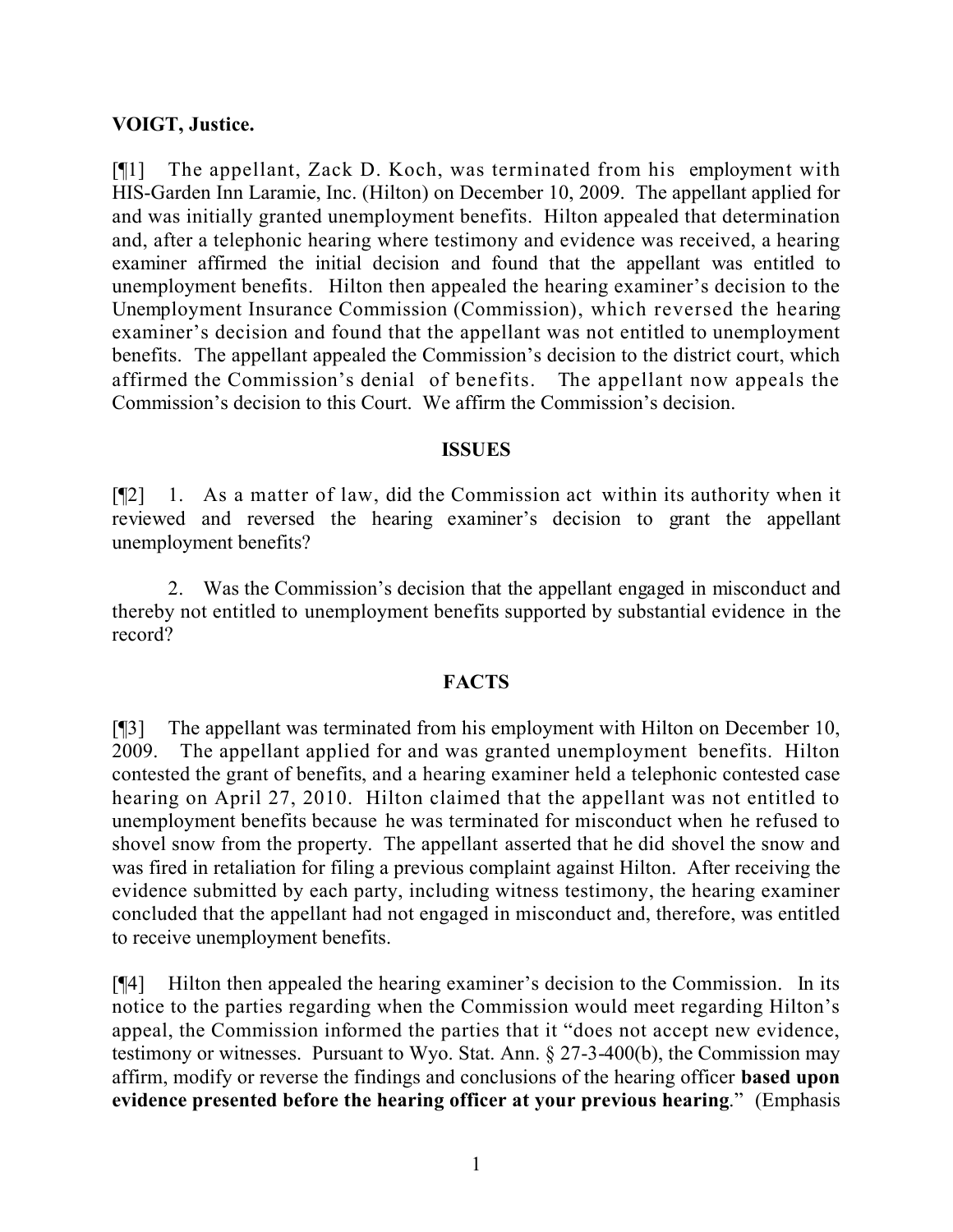in original.) On June 22, 2010, the Commission found that the appellant had engaged in misconduct when he did not shovel the snow and reversed the hearing examiner's determination that he was entitled to unemployment benefits. The appellant appealed the Commission's decision to the district court, which reversed and remanded the decision because the Commission failed to notify the appellant's attorney of the Commission's meeting.

[¶5] On August 23, 2011, the Commission held another meeting, which was attended by the appellant and his attorney. In its order, the Commission stated that it did not consider any additional evidence at the meeting and, instead, relied upon the evidence presented before the hearing examiner and listened to the tape recording of the contested case hearing. After reviewing the evidence, the Commission determined that the appellant did not remove snow as he was supposed to on December 9, 2009, and that on December 10, 2009, he told his supervisors at Hilton that he did not remove the snow. The Commission found that the appellant's behavior constituted misconduct and he was, therefore, disqualified from receiving unemployment benefits.

[¶6] The appellant again appealed the Commission's decision to the district court. The district court found that, despite the appellant's claims to the contrary, the Commission used the proper procedure when reviewing the hearing examiner's decisions, that the Commission's decision was supported by substantial evidence, and that the Commission's decision was not arbitrary and capricious, not an abuse of discretion, and was otherwise in accordance with the law. Thus, the district court affirmed the decision of the Commission. The appellant has now appealed the Commission's decision to this Court.

# **DISCUSSION**

# *As a matter of law, did the Commission act within its authority when it reviewed and reversed the hearing examiner's decision to grant the appellant unemployment benefits?*

[¶7] The appellant devotes most of his brief to the proposition that the Commission did not review the hearing examiner's decision to grant unemployment benefits using an appellate standard of review, similar to what the district court and this Court employs when reviewing an agency decision. He argues that the Commission's second review of the evidence presented at the contested case hearing goes beyond the Commission's authority and violates the Wyoming Administrative Procedure Act (WAPA). The appellant asserts that the Commission's decision was arbitrary, capricious, and an abuse of discretion.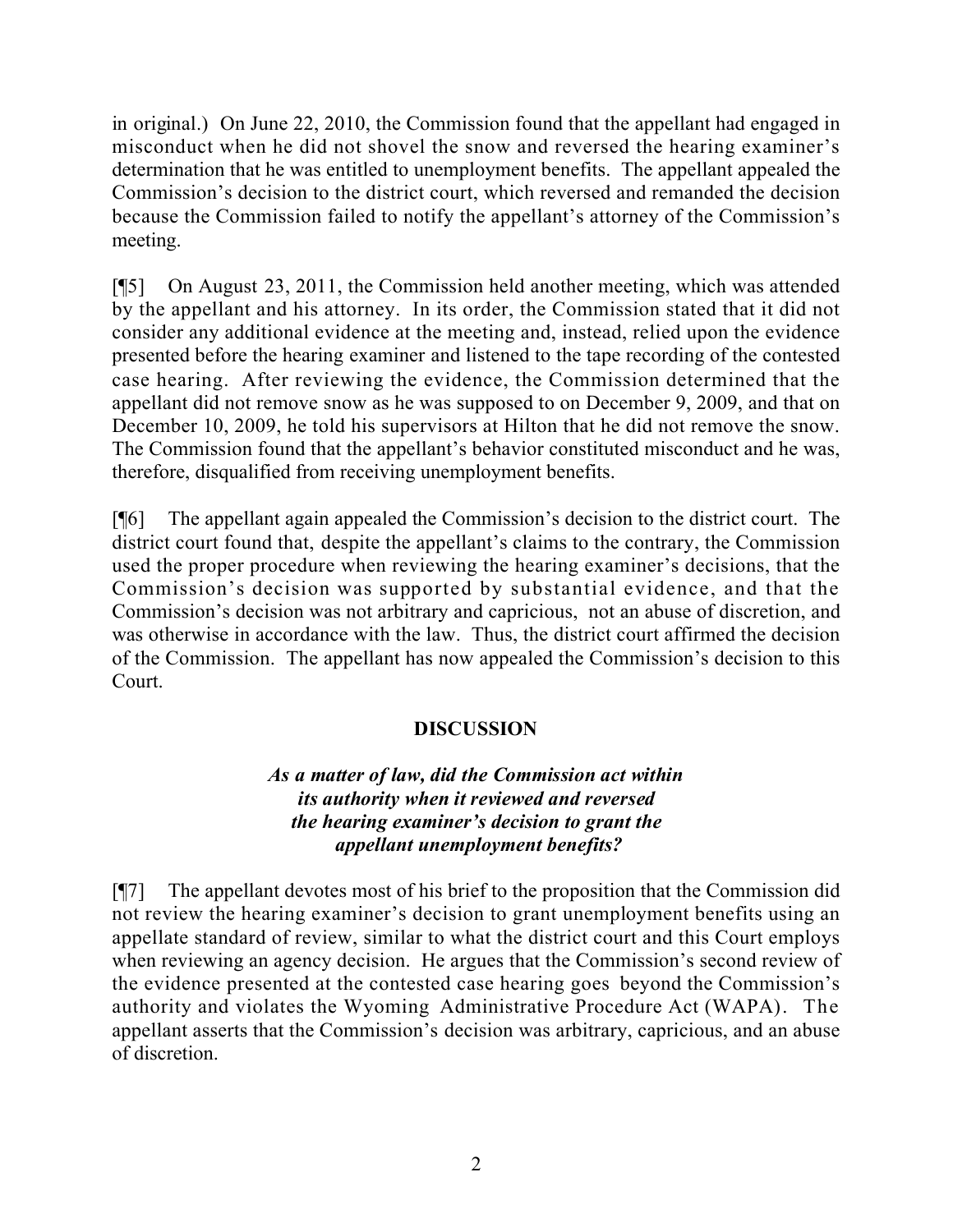[¶8] The standard of review we use when reviewing an agency decision is found at Wyo. Stat. Ann. § 16-3-114 (LexisNexis 2011). That statute states that

[t]he reviewing court shall:

. . . .

(ii) Hold unlawful and set aside agency action, findings and conclusions found to be:

> (A) Arbitrary, capricious, an abuse of discretion or otherwise not in accordance with law;

> (B) Contrary to constitutional right, power, privilege or immunity;

> (C) In excess of statutory jurisdiction, authority or limitations or lacking statutory right;

> (D) Without observance of procedure required by law; or

> (E) Unsupported by substantial evidence in a case reviewed on the record of an agency hearing provided by statute.

Wyo. Stat. Ann. § 16-3-114(c). The appellant argues that the Commission acted in a manner which was arbitrary, capricious, an abuse of discretion, or otherwise not in accordance with law when it reversed the hearing examiner's decision. However, the appellant's argument is premised upon the notion that the Commission acted outside its authority when it re-evaluated the evidence presented at the contested case hearing and came to a conclusion different than the one reached by the hearing examiner. Thus, we are not determining whether the Commission acted in a manner that was arbitrary, capricious, or an abuse of discretion but, instead, we are determining whether it acted within its statutory authority and in observance of the procedure required by law. These are questions of law we review *de novo*. *Dale v. S & S Builders, LLC*, 2008 WY 84, ¶ 26, 188 P.3d 554, 561-62 (Wyo. 2008).

[¶9] The statutes that govern the procedure used to request unemployment benefits are found at Wyo. Stat. Ann. §§ 27-3-401 through 409 (LexisNexis 2011). A deputy designated by the department makes the initial determination of whether to award benefits, and that determination may be appealed to an appeal tribunal. Wyo. Stat. Ann. § 27-3-402(a) and (e) (LexisNexis 2011). The Commission appoints the appeal tribunal,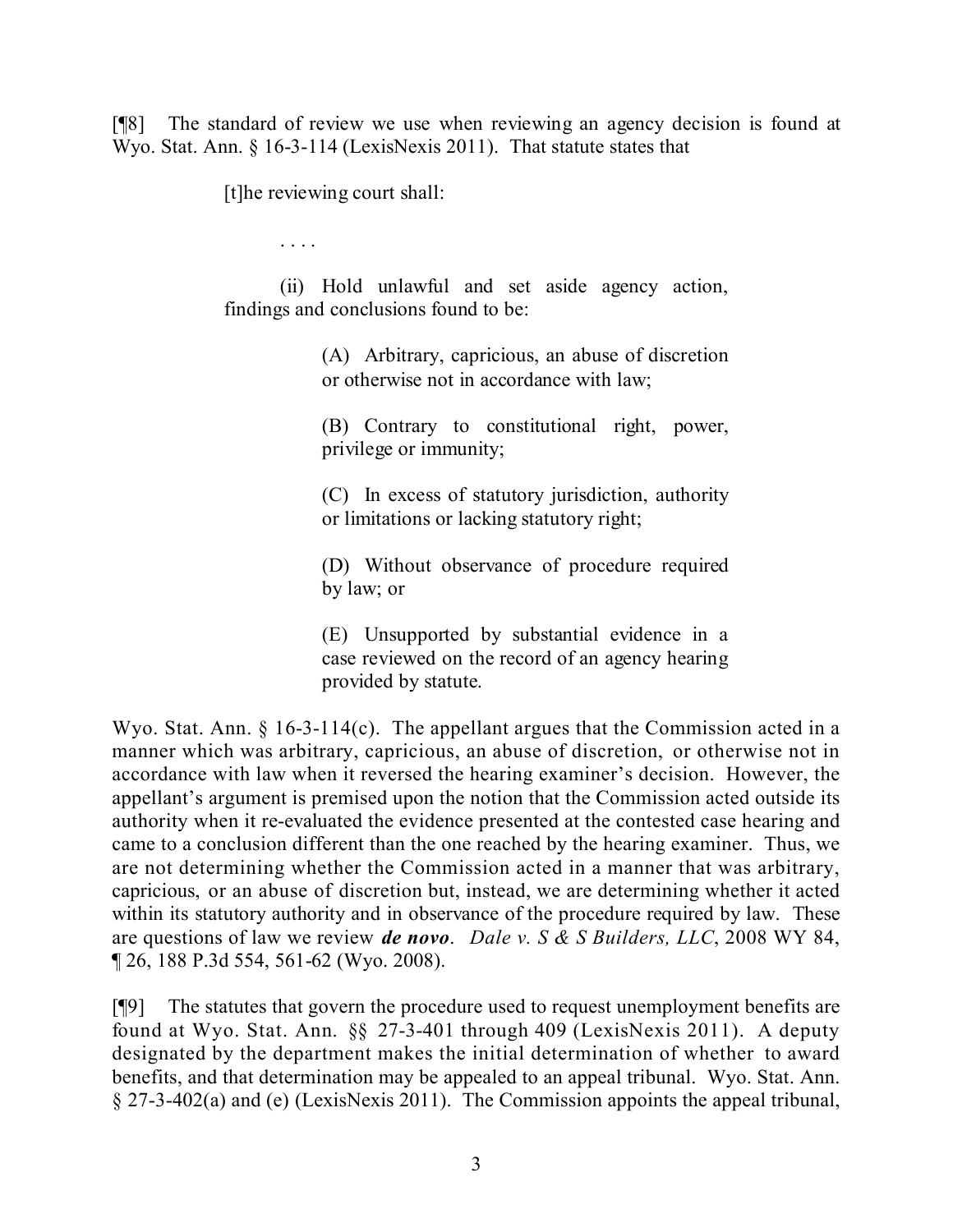which can, after a hearing, affirm, modify, or reverse the deputy's determination regarding benefits. Wyo. Stat. Ann. § 27-3-403 (LexisNexis 2011). The appeal tribunal's decision may then be reviewed by the Commission. Wyo. Stat. Ann. § 27-3- 404(a) (LexisNexis 2011). The Commission may review the evidence submitted before the appeal tribunal or may direct that additional evidence be taken. Wyo. Stat. Ann. § 27- 3-404(b) (LexisNexis 2011). Based upon the evidence, the Commission may affirm, modify, or reverse the findings and conclusions of the appeal tribunal. *Id*.

[¶10] Here, the appellant filed an application for benefits, which was granted by the deputy. That decision was then appealed to the appeal tribunal, where the hearing examiner held a contested case hearing and affirmed the deputy's decision. Hilton then sought review with the Commission, which, as it was authorized to do so by Wyo. Stat. Ann. § 27-3-404(b), chose to make a decision based upon the evidence submitted in the appeal tribunal. From that evidence, the Commission reversed the hearing examiner's decision--also authorized by Wyo. Stat. Ann. § 27-3-404(b). Thus, the record shows that this action proceeded through the agency review process as authorized by the statutes.

[¶11] The appellant argues that the Commission did not utilize the proper type of review when considering the hearing examiner's decision. Without citing any authority for the proposition, the appellant asserts that, because the Commission is an appellate body, it should have limited its review to whether the hearing examiner's decision was supported by substantial evidence. He then goes on to state that the district court should have also limited its review to whether the hearing examiner's decision, and not the Commission's decision, was supported by substantial evidence. Neither of these arguments is supported by the law.

[¶12] Nothing in the unemployment statutes limits the Commission's review of the hearing examiner's decision to the question of substantial evidence. In fact, Wyo. Stat. Ann. § 27-3-404(b) specifically states the type of review permitted by the Commission. The Commission may limit its review to the evidence presented in the appeal tribunal or it may request additional evidence be presented. *Id*. After its review of the evidence, the Commission "may affirm, modify or reverse the findings and conclusions of the appeal tribunal." *Id*. The unambiguous language of this statute "allows the Commission to look at the same evidence and come to a conclusion different than that of the [hearing examiner]." *City of Casper v. Wyo. Dep't of Emp't, Unemp't Ins. Div.*, 851 P.2d 1, 4 (Wyo. 1993). Additionally, the WAPA does not require that the Commission use an appellate type review (i.e. reviewing for substantial evidence to support the decision) when reviewing the hearing examiner's decision. The only statute within the WAPA that deals with an appellate standard of review is found at Wyo. Stat. Ann. § 16-3-114(c), and that establishes the standard of review used by the district courts and this Court when reviewing an agency's action. Here, the Commission reviewed the evidence and rendered a decision in accordance with its authority in Wyo. Stat. Ann. § 27-3-404(b).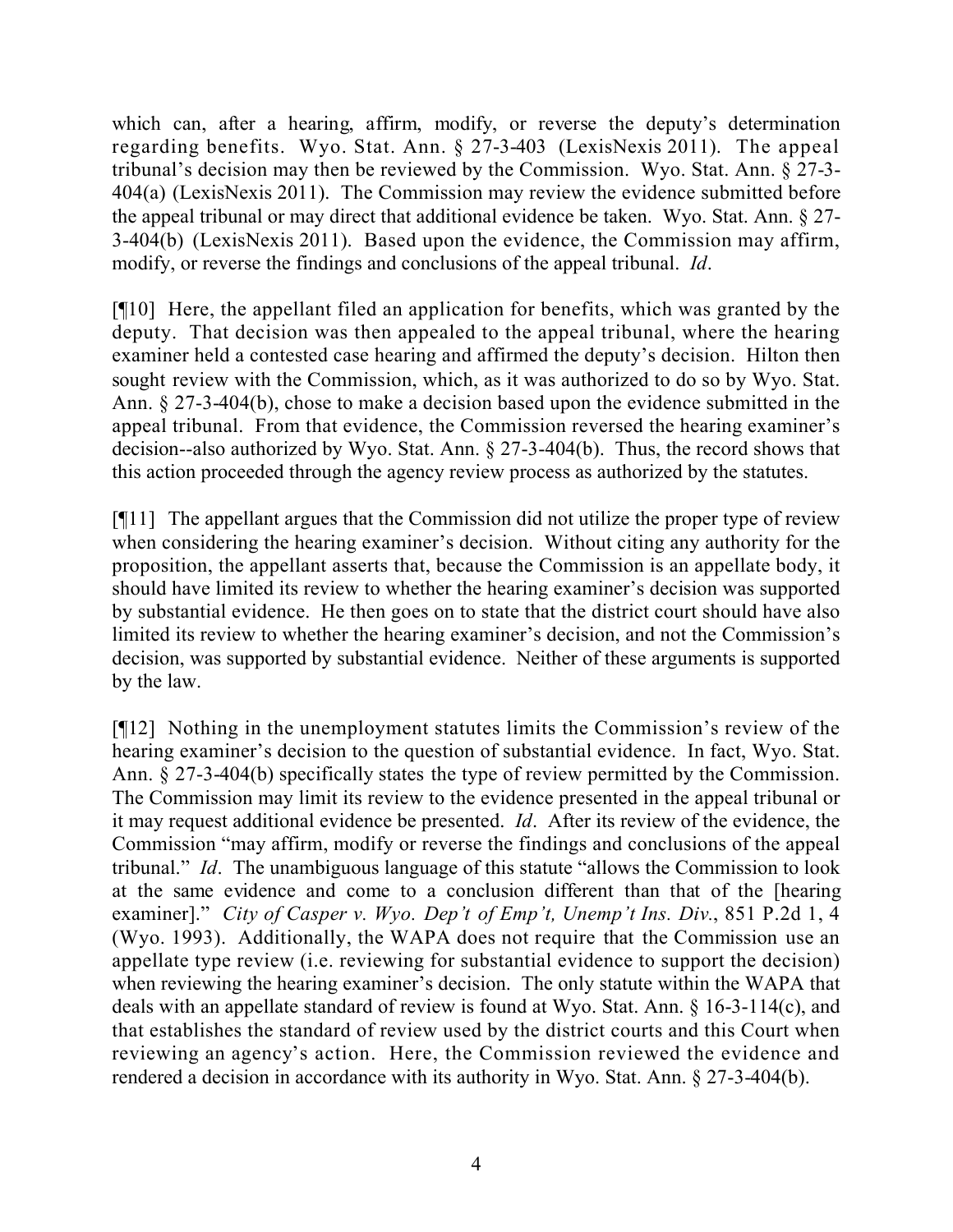[¶13] The appellant makes a passing argument that the Commission erroneously considered the tape recording of the contested case hearing in the appeal tribunal because the tape recording was not part of the transmitted record. However, he also argues that there is no evidence that the Commission actually listened to the tape recording. We find this argument wholly without merit. First, the Commission in not limited to evidence in the transmitted record. Instead, Wyo. Stat. Ann. § 27-3-404(b) allows the Commission to consider "evidence previously submitted" in the appeal tribunal. There is no better recitation of the "evidence previously submitted" than a recording of the evidence as it was presented in the appeal tribunal. Further, the Commission stated in its decision letter that it did listen to the tape recording. It is true that the Commission's meeting was not recorded, but that does not mean we necessarily should call into question whether the Commission actually did what it indicated it did.<sup>1</sup> There is no evidence in the record before this Court to suggest that the Commission did not listen to the recording.<sup>2</sup>

[¶14] The appellant's argument that the district court erroneously reviewed the Commission's decision on appeal instead of the hearing examiner's decision equally is contrary to established law. Rule 12 of the Wyoming Rules of Appellate Procedure governs the extent of judicial review of agency action, and Rule 12.01 states:

> To the extent judicial review of administrative action by a district court is available, any person aggrieved or adversely affected in fact by a final decision of an agency in a contested case, or who is aggrieved or adversely affected in fact by any other agency action or inaction, or who is

 $\overline{a}$  $1$  Chapter 32, Section 2 of the Department of Workforce Services, Unemployment Agency rules states: "Commission hearings shall be recorded on tape or other appropriate means at the request of the claimant or employer or when the commission deems appropriate. Otherwise, they do not have to be recorded." Wyo. Rules & Regulations, Department of Workforce Services, Unemployment Insurance, ch. 32 § 2 (2007). In its decision letter, the Commission indicated that neither party requested that the Commission's hearing be recorded.

<sup>&</sup>lt;sup>2</sup> We find it worthwhile to note that, although the appellant takes issue with the fact that the tape recording of the contested case hearing was not contained in the agency's transmitted record, neither the appellant nor the agency designated the tape recording as part of the record on appeal before this Court. Instead, this Court has been provided a transcript of the hearing that was apparently transcribed by one of the appellant's attorney's employees. The record on appeal is silent as to how this transcript became part of the record. It appears the district court relied upon the transcript in reaching its decision in this case, and neither of the parties raised an objection to its use of the transcript. Additionally, both parties designated the transcript as part of the record on appeal to this Court, and neither party has claimed that the transcript inaccurately reflects the contested case proceedings. While we would prefer to have the actual tape recording of the contested case hearing to consider on appeal--as that is what the Commission considered in rendering its decision--we will consider the transcript as an accurate reflection of the tape recording.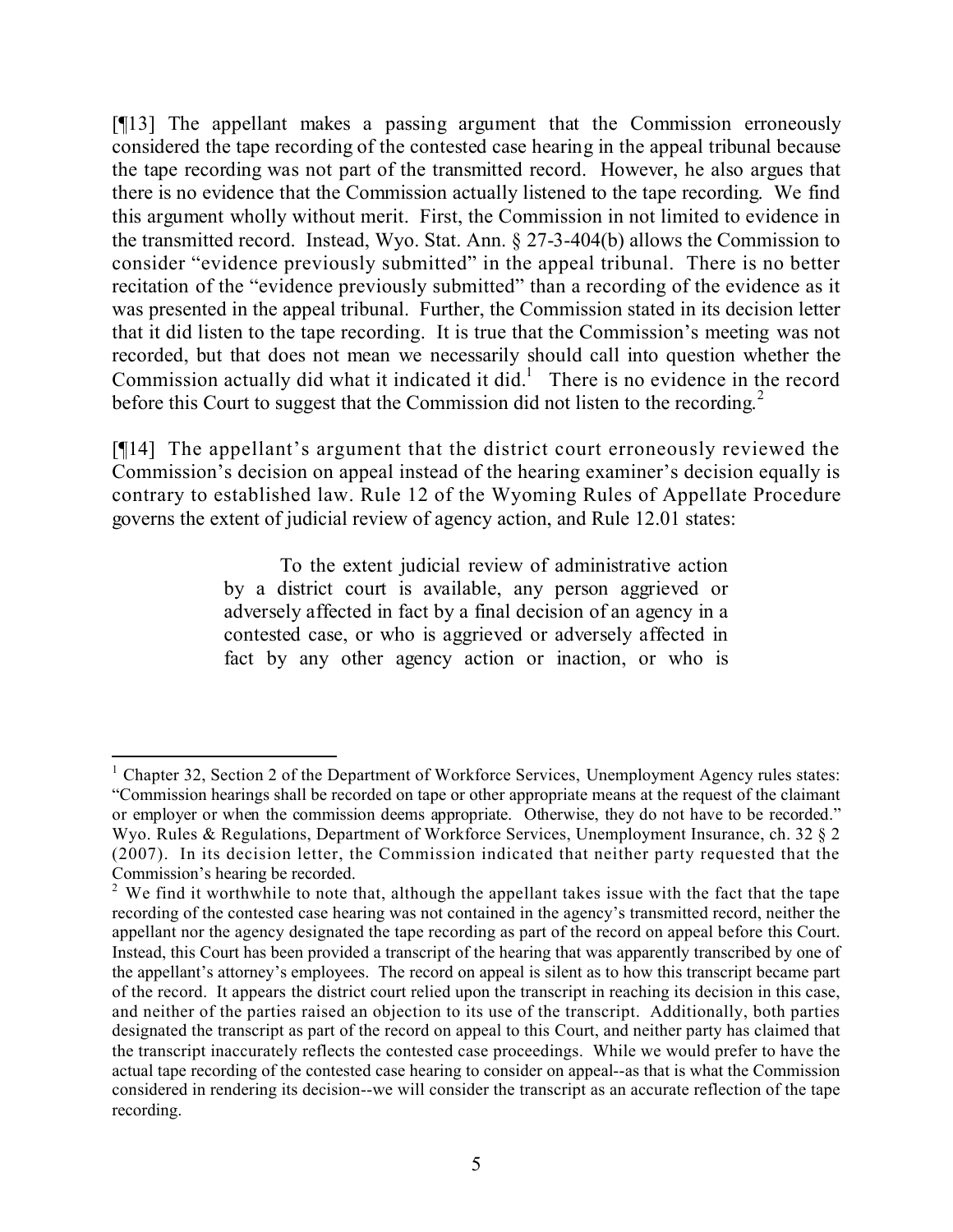adversely affected in fact by a rule adopted by that agency, may obtain such review as provided in this rule.

# W.R.A.P. 12.01.

[¶15] With respect to unemployment benefits, we have long held that "[t]he Commission's final decision is the decision to be reviewed by the district court under W.R.A.P. 12, not those decisions which were made at intermediate stages in the process." *Wyo. Dep't of Emp't, Div. of Unemp't Ins. v. Rissler & McMurry Co.*, 837 P.2d 686, 691 (Wyo. 1992). Thus, the district court was not at liberty to review the decision made by the hearing examiner, but analyzed the precise issue that it had the authority to consider- whether the Commission's decision to deny the appellant benefits was supported by substantial evidence.

[¶16] The appellant's request for unemployment benefits proceeded through the review process in the agency as mandated by the applicable unemployment insurance statutes and in accordance with the WAPA. The Commission properly considered the evidence at the contested case hearing and rendered a decision as authorized by Wyo. Stat. Ann. § 27-3-404.

# *Was the Commission's decision that the appellant engaged in misconduct and thereby not entitled to unemployment benefits supported by substantial evidence in the record?*

[¶17] The appellant claims that the Commission's decision to deny him unemployment benefits was erroneous because the hearing examiner's decision that the appellant did not engage in misconduct was supported by substantial evidence. The appellant then highlights the portions of the record that support the hearing examiner's decision. However, this Court's appellate review is the same as that of the district court, which means this Court's review is limited to the "final decision of an agency." Wyo. Stat. Ann. § 16-3-114(a); W.R.A.P. 12.01. As stated above, "[t]he Commission's final decision is the decision to be reviewed by the [appellate] court under W.R.A.P. 12, not those decisions which were made at intermediate stages in the process." *Rissler & McMurry Co.*, 837 P.2d at 691; *see also Weidner v. Life Care Ctrs. of Am.*, 893 P.2d 706, 709 (Wyo. 1995) ("We review only the decision of the Commission for substantial evidence."). Further, we give no deference to the district court's decision and, instead, review the case "as if it had come directly to us from the administrative agency." *Dale*, 2008 WY 84, ¶ 8, 188 P.3d at 557 (quoting *Newman v. State ex rel. Wyo. Workers' Safety & Comp. Div*., 2002 WY 91, ¶ 7, 49 P.3d 163, 166 (Wyo. 2002)).

[¶18] For that reason, this Court will not review whether there is substantial evidence in the record to support the hearing examiner's decision that the appellant was not terminated for misconduct. Instead, we will review whether there is substantial evidence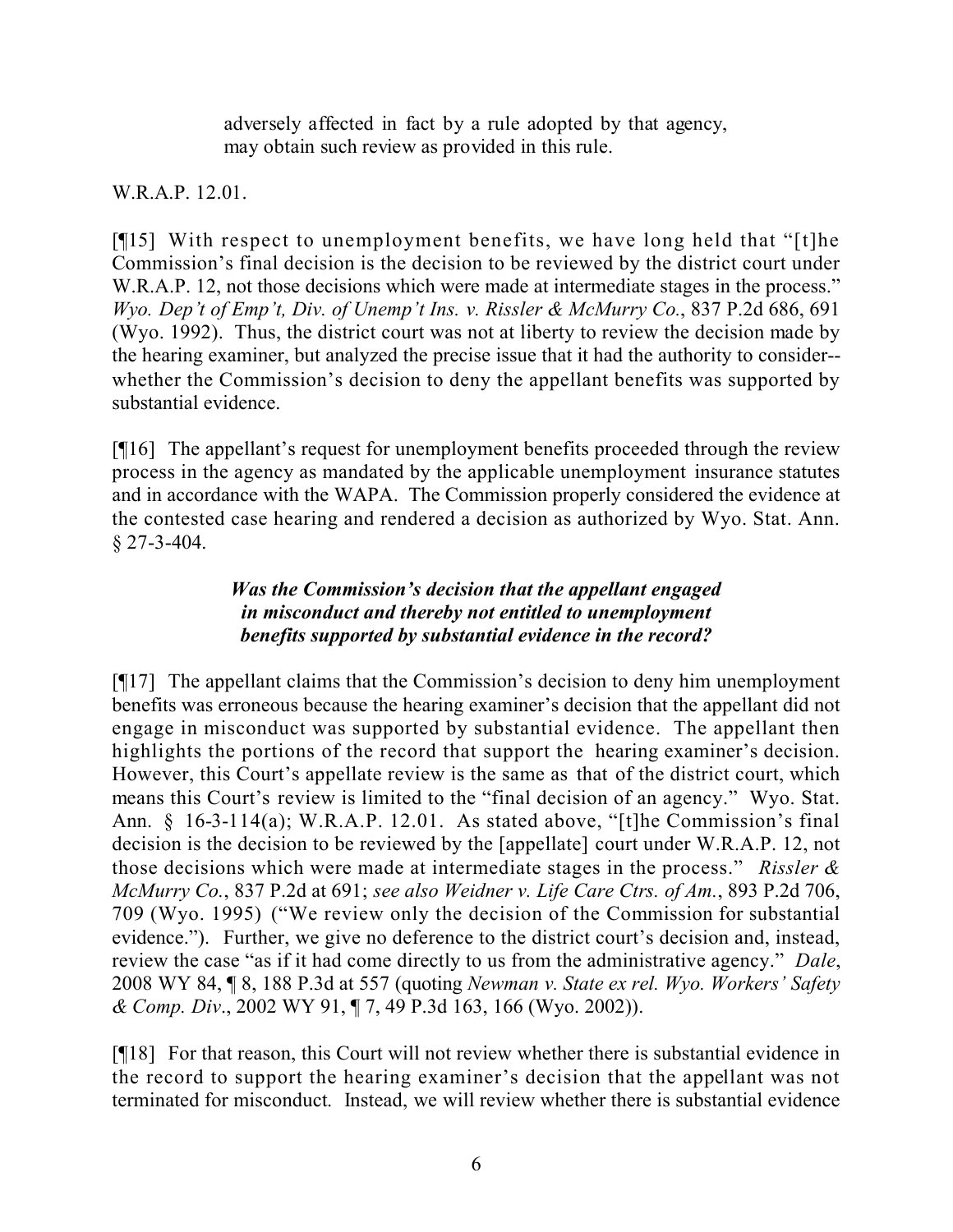in the record to support the Commission's determination that he was terminated for engaging in misconduct. Wyo. Stat. Ann.  $\S$  16-3-114(c)(ii)(E). We use the following procedure when determining whether substantial evidence exists to support the Commission's decision:

> When the burdened party prevailed before the agency, we will determine if substantial evidence exists to support the finding for that party by considering whether there is relevant evidence in the entire record which a reasonable mind might accept in support of the agency's conclusions. If the [Commission] determines that the burdened party failed to meet his burden of proof, we will decide whether there is substantial evidence to support the agency's decision to reject the evidence offered by the burdened party by considering whether that conclusion was contrary to the overwhelming weight of the evidence in the record as a whole.

*Dale*, 2008 WY 84, 122, 188 P.3d at 561. "Importantly, our review of any particular decision turns not on whether we agree with the outcome, but on whether the agency could reasonably conclude as it did[] based on all the evidence before it." *Id*.

[¶19] Here, the Commission found that Hilton, the burdened party in this case, proved that the appellant was terminated from his employment because he engaged in misconduct. *See Rissler & McMurry Co*., 837 P.2d at 690 ("When an employer contends that violation of its rule constitutes misconduct, the employer bears the burden of establishing the existence of the rule and its violation. If the employer establishes these elements, the burden shifts to the employee to demonstrate either that the violation was justified or that the rule was unreasonable."). Thus, this Court must review the entire record and consider whether there is relevant evidence which a reasonable mind might accept in support of the Commission's decision.

[¶20] In its decision, the Commission made the following relevant findings of fact:

- D. The claimant was expected to perform snow removal as one of his job duties.
- E. The claimant knew that one of his job duties was snow removal.

. . . .

. . . .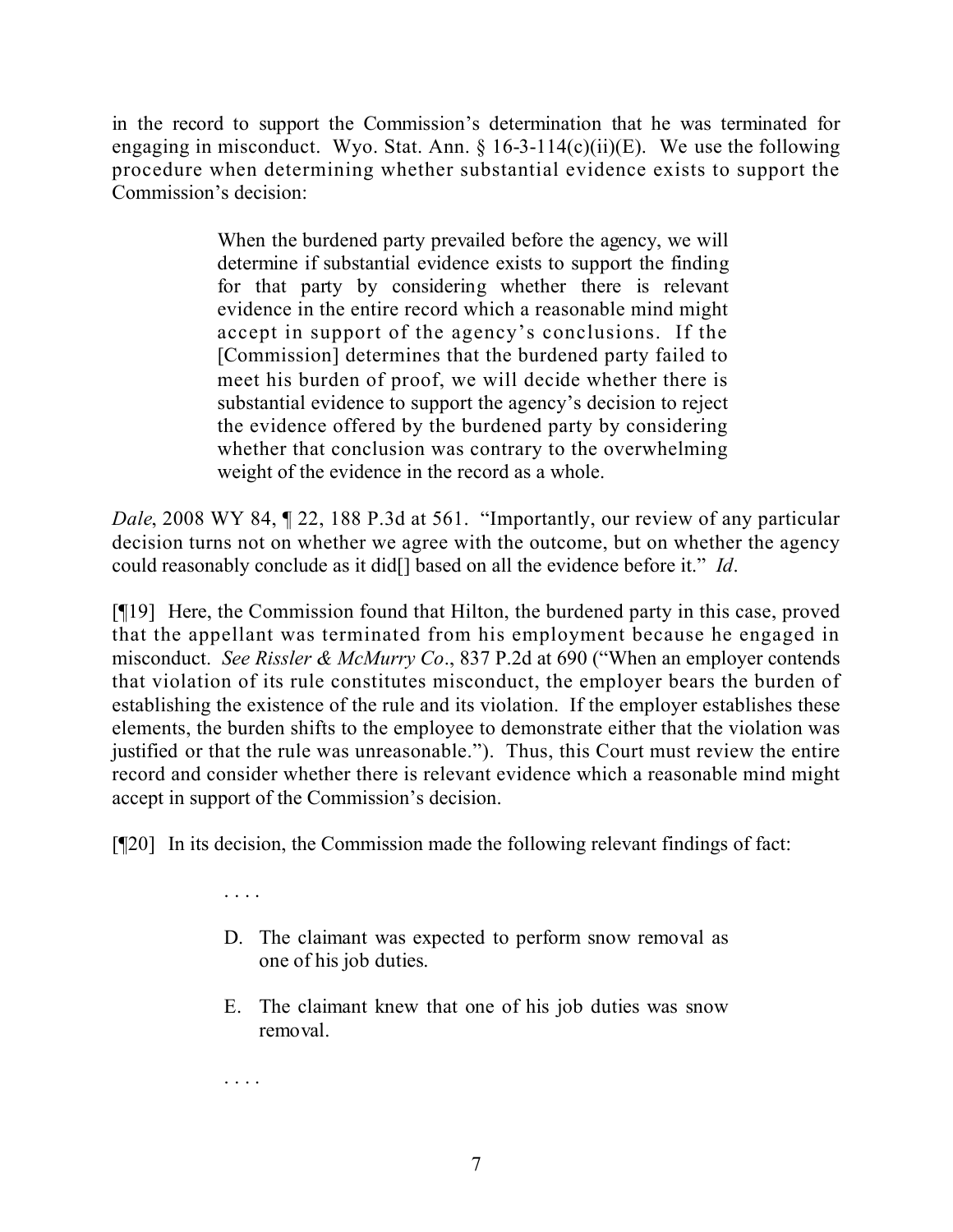- L. When the claimant began his shift on December 10, 2009, he met with the employer's human resource manager, chief engineer and general manger.
- M. During the December 10, 2009, meeting, the claimant told the employer that he had not removed snow during his shift the night before.

. . . .

- O. On December 10, 2009, the chief engineer and the employer's general manager discharged the claimant from his employment because the claimant did not remove snow on December 9, 2009.
- P. During the claimant's working hours on December 9, 2009, he did not remove snow from the front and side exits, or from the front door of the conference center.
- Q. The testimony of the employer's witnesses is more credible than the testimony of the claimant for the following reasons:
	- a. The claimant provided inconsistent testimony and evidence with regard to when and where he claimed to have removed snow;
	- b. The claimant took pictures purportedly to protect himself from the employer's harassment to show that the daytime employees had not shoveled snow, but produced no pictures to show that he had shoveled snow; and
	- c. The evidence and testimony of the employer's witnesses were more consistent with one another, the facts and circumstances presented, and the reasons given for claimant's termination.

We find that there is substantial evidence in the record to support the Commission's findings.

[¶21] At the hearing, the chief engineer testified that shoveling snow was "an outstanding expectation of the engineering position. All engineers are expected to be out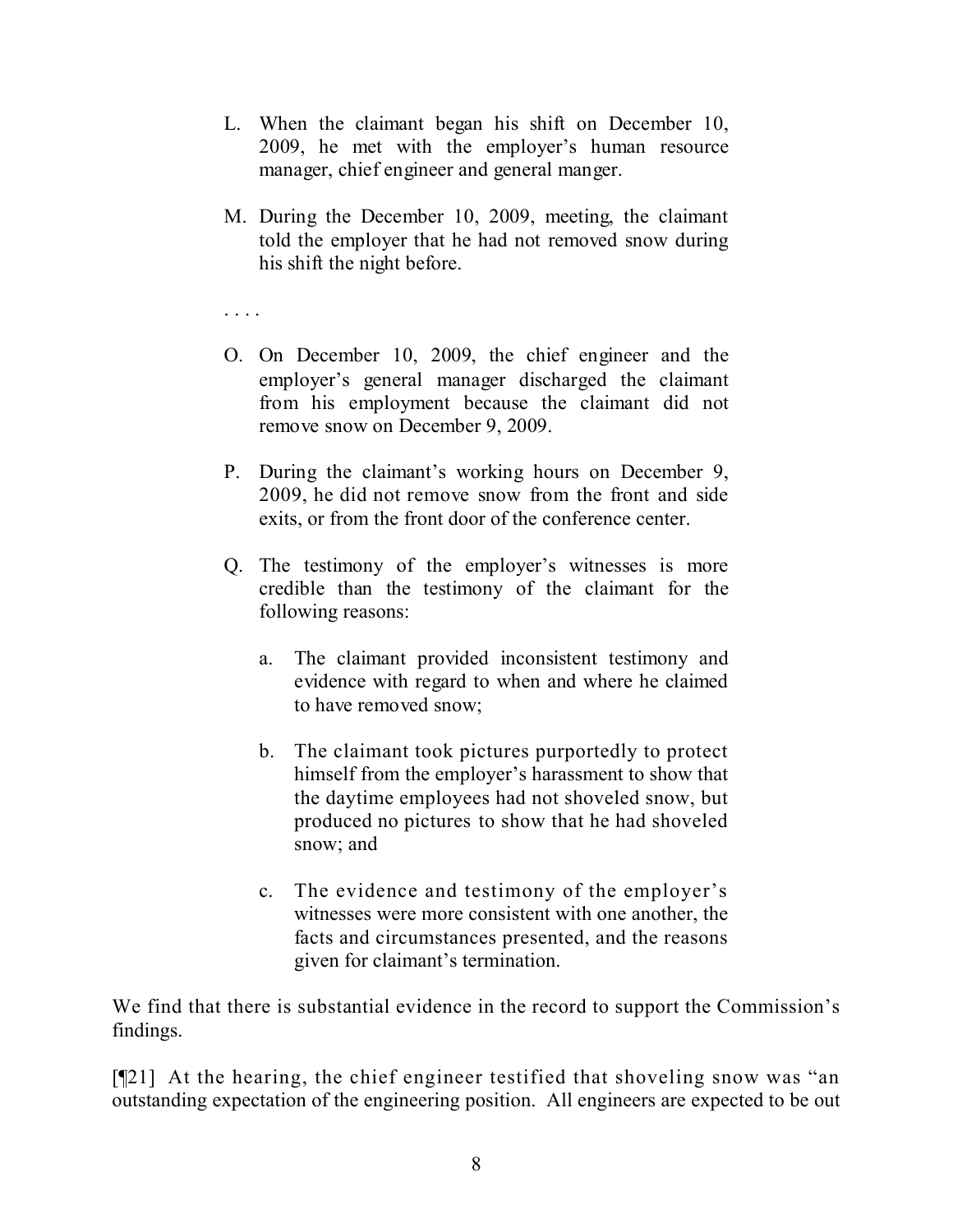there shoveling anytime it snows." The appellant testified that he understood that one of his job duties was to remove the snow from the walkways. The chief engineer and the general manager of Hilton both testified that on December 10, 2009, during a meeting with the appellant, the appellant told them that he did not shovel the snow the previous day. The general manager said that the appellant stated he did not shovel the snow because he believed that none of the engineers working earlier in the day shoveled the snow. This testimony establishes that shoveling the snow was part of the appellant's job duties, he knew that he was supposed to shovel the snow, and that he admitted that he did not shovel the snow the day before he was terminated.

[¶22] The appellant, of course, claims that he did shovel the snow, and that his testimony established that fact. However, his testimony was directly contrary to the testimony of the chief engineer and general manager of Hilton, requiring a determination of whose testimony was most credible. The agency--in this case the Commission--"is charged with determining the credibility of the witnesses." *Weidner*, 893 P.2d at 710.

[¶23] Here, the Commission found that Hilton's witnesses were more credible than the appellant because the appellant provided inconsistent testimony, took photos of not shoveled snow purportedly to protect himself from harassment instead of providing evidence that he did shovel the snow, and that the Hilton's witnesses' testimony was consistent with one another. These findings of fact are supported by the record. The appellant testified about whether he completed other required tasks, which included testimony about "backdating" his "to-do" sheets. While this testimony could be interpreted simply as a clerical error of sorts, it also has a tendency to make the appellant appear inconsistent and less than forthcoming when it comes to explaining if and when he completed assigned tasks. When this is compared to the consistent testimony of the chief engineer and the general manager--that the appellant stated he did not shovel the snow from the walkways--it is clear that there was substantial evidence in the record to support the Commission's findings on the credibility of the witnesses.

[¶24] We admit that there was not an overwhelming amount of evidence presented by either party; instead, this was a case that hinged upon witness credibility. If Hilton's employees were more credible, the evidence clearly supported a finding that the appellant engaged in misconduct when he did not shovel the snow. However, if the appellant's testimony was more credible, the Commission could have found that he did shovel snow and did not engage in misconduct. As mentioned above, our task is not to determine whether we agree with the outcome of the case. *Dale*, 2008 WY 84, ¶ 22, 188 P.3d at 561. Our review is limited to whether, based upon all of the evidence presented before it, the agency could reasonably conclude as it did. *Id*. We conclude that the Commission's decision that the appellant engaged in misconduct by not shoveling snow is a reasonable decision based upon the evidence that was before it.